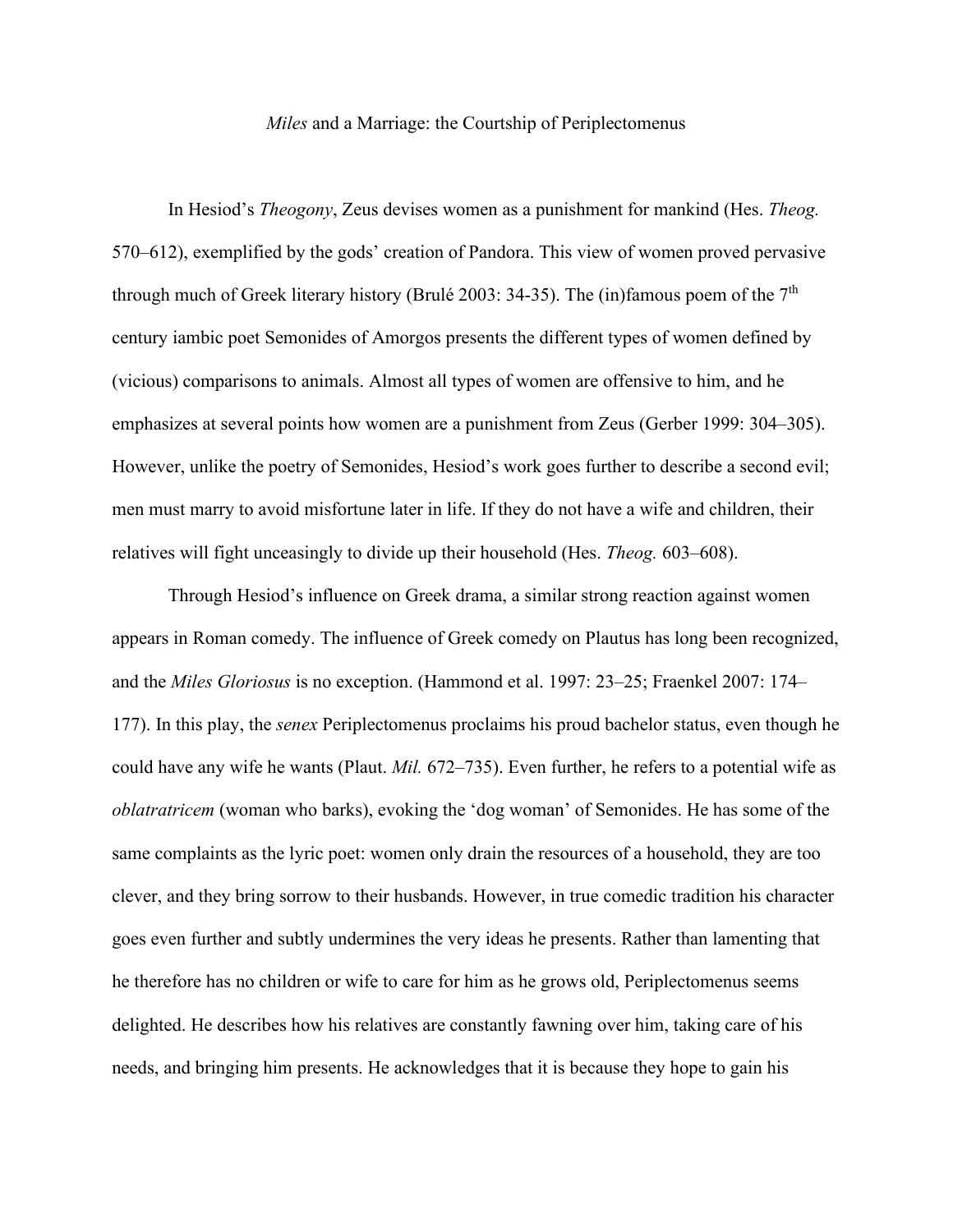inheritance (Plaut. *Mil.* 715), but meanwhile they are sustaining him just as his own children would (710, 715). His entire life seems to counteract the curses that Hesiod claims Zeus laid on mankind, and yet Periplectomenus ironically attributes his own good situation to *deum virtute* (676). So, while the old man seems to follow Hesiod's warning about women, he also does not suffer consequences from ignoring the second evil.

As a final ironic twist, Periplectomenus' earlier vow to never take a wife is broken in the next two acts of the play, as the plot to steal back Philocomasium from her captor is put into action. Palaestrio, the *servus callidus* and master of schemes in this play asks the *senex* pretend to be married to Acroteleutium (Strong 2016: 29–31), a *meretrix* who has been recruited for this scheme (Plaut. *Mil.* 908). Once their unofficial marriage is sealed, many of the misfortunes often attributed to taking a wife seem to occur to him. All of these take place in the world of their elaborate plot, but the progression is striking. He first begins to spend his money on gifts for his new wife (Plaut. *Mil.* 939), which results in him being dispossessed of his own house when his wife 'divorces' him (1165-68). At the very end of the play, the scheme demands that his wife attempt to cheat on him with the titular *Miles*, and yet he defends her honor against the intruding captain, setting up the conclusion of the play. Despite his rhetoric against wives and marriage, it seems that Periplectomenus must end up as a husband one way or another.

## Bibliography

- Brulé, Pierre. "The Feminine and the Sacred." In *Women of Ancient Greece*, translated by Antonia Nevill, 6–42. Edinburgh University Press, 2003.
- Fraenkel, Eduard. *Plautine Elements in Plautus: (Plautinisches Im Plautus)*. Translated by Tomas Drevikovsky and Frances Muecke. Oxford: Oxford University Press, 2007.